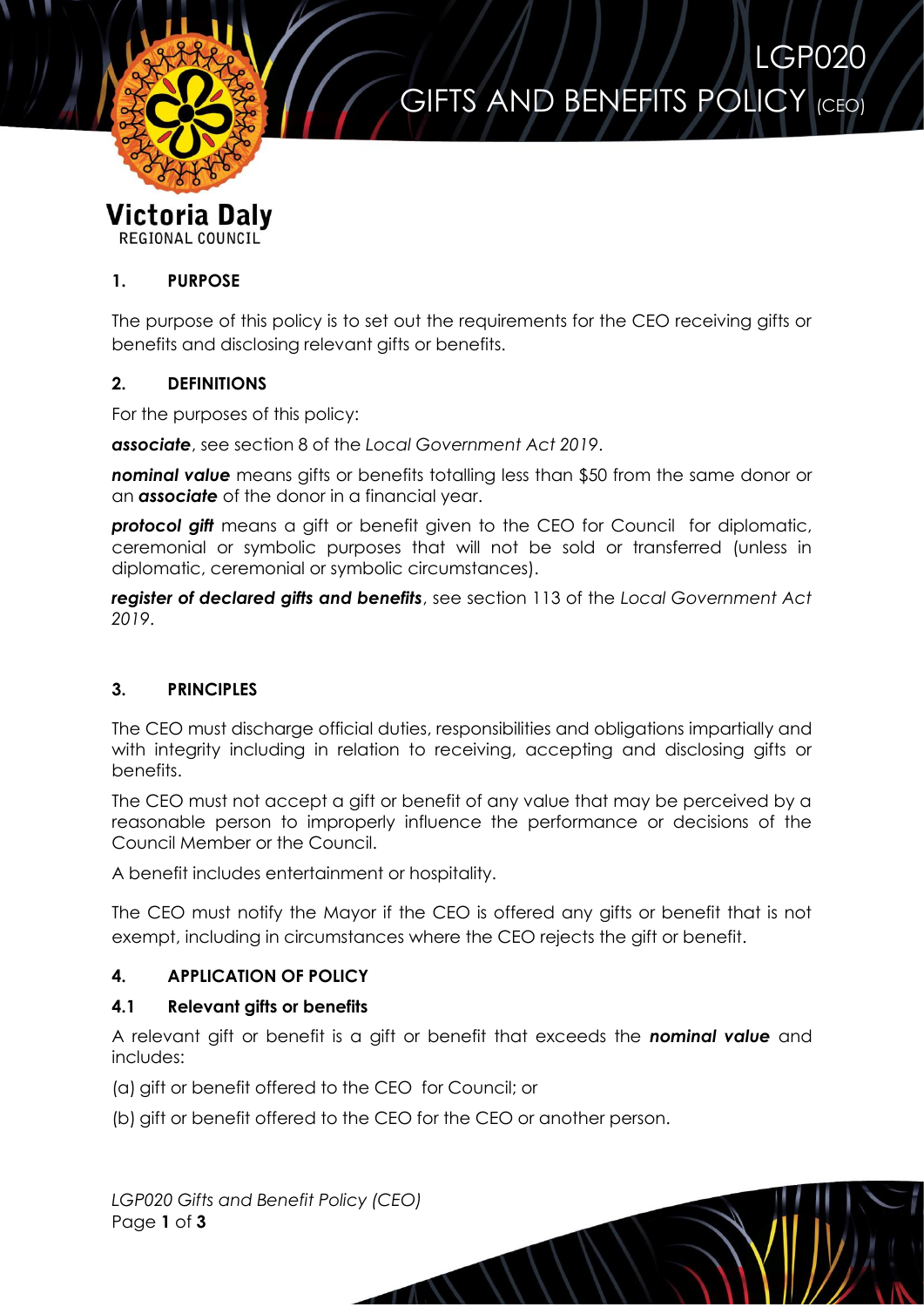

REGIONAL COUNCIL

## **4.2 Exemptions from disclosure**

The following gifts or benefits are exempt from Council's gift and benefits policy:

- (a) a gift or benefit given to the CEO in a private capacity for personal use by the CEO or another person – unless the gift or benefit may be perceived by a reasonable person to improperly influence the performance of official duties, responsibilities or obligations;
- (b) a gift or benefit given to the CEO by Council;
- (c) a protocol gift (gift or benefit that is primarily for diplomatic, ceremonial or symbolic purposes and not to sold or otherwise transferred unless in diplomatic, ceremonial or symbolic circumstances) given to the CEO for Council;
- (d) a gift or benefit given to the CEO for the Council in relation to its status as a body corporate where no individual Council Member or Members are considered to have accepted the gift or benefit; or
- (e) food, hospitality or accommodation included in attending of meetings, conferences, training courses, functions or other events that have been paid for by the Council and are directly relevant to the performance of the CEO's official duties, responsibilities or obligations.

#### **4.3 Rejecting the gift or benefits**

Generally, if the CEO is offered a gift or benefit that is not exempt, the CEO should reject the gift or benefit by returning it to the donor or refusing it and respectfully explaining to the donor that acceptance of the gift or benefit would breach Council Policy.

If it is not possible (or highly impractical) to return or refuse the gift or benefit, the CEO can seek Council's resolution to appropriately deal with the gift or benefit.

Another option where it is not possible (or highly impractical) to return the gift or benefit, the CEO may consider redirecting the gift. For example, if the CEO received a gift basket containing food that would spoil, the CEO may redirect the gift basket to a local charity.

#### **4.4 Notification**

All gift and benefits, accepted, refused or redirected must be lodged in the register, Gifts Register – CEO.

*LGP020 Gifts and Benefit Policy (CEO)* Page **2** of **3**